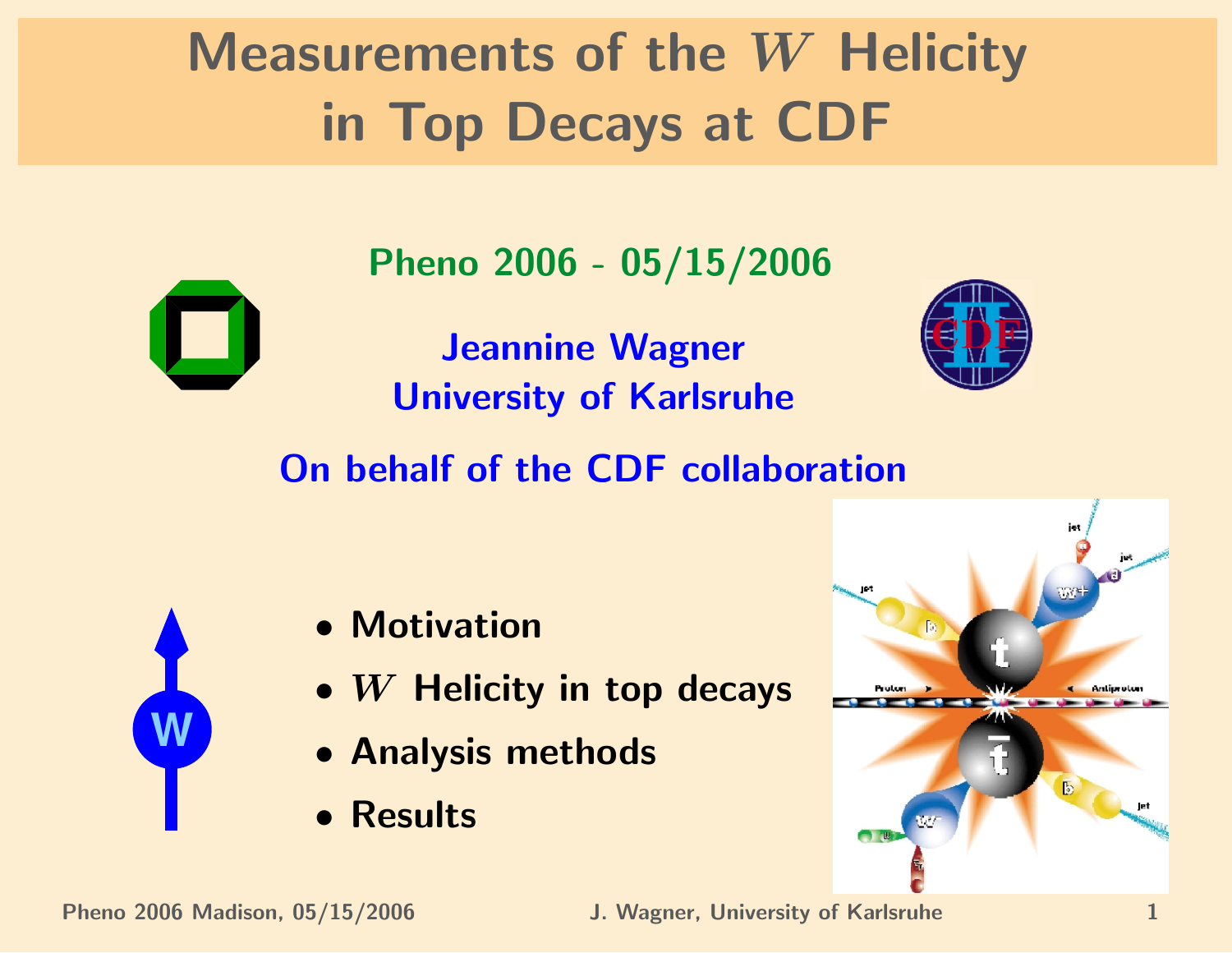### Motivation



 $\sqrt{s} = 1.96$  TeV  $\sqrt{s} = 1.96$  TeV

**◇ 2006:** Top mass known with a precision of about  $1.3\%$  $(2.4\%$  Run I)

#### Open question:

Does the discovered top quark have all properties of the SM top ?

- $\Diamond$  Production mechanism
- $\diamond$  Charge, lifetime, spin
- ◆ Decay: branching ratios, couplings, W helicity

This talk: New CDF  $W$  helicity measurements in top decays

Pheno 2006 Madison, 05/15/2006 J. Wagner, University of Karlsruhe 2006 Madison, 05/15/2006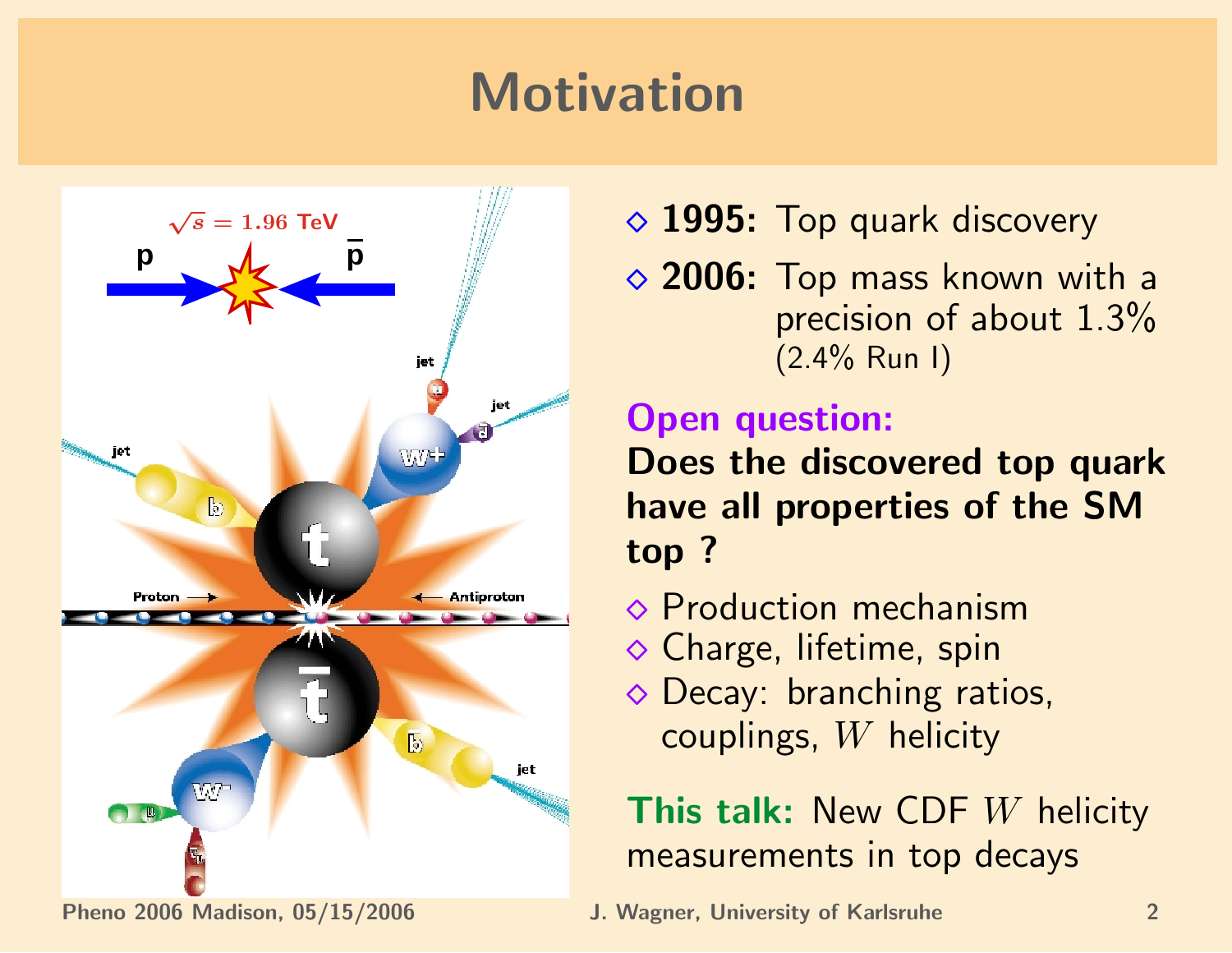### Top Production at the Tevatron

Dominant process: Top pair production







- $\Diamond$  Dilepton channel:  $\ell_1 \nu_1 + \ell_2 \nu_2 + bb$  $BR \sim 5\%$ , moderate background
- $\Diamond$  Lepton+Jets channel:  $\ell\nu+q_1\bar{q}_2+bb$  $BR \sim 30\%$ , moderate background
- $\Diamond$  All hadronic:  $q_1\bar{q}_2 + q_3\bar{q}_4 + b\bar{b}$  $BR \sim 46\%$ , huge background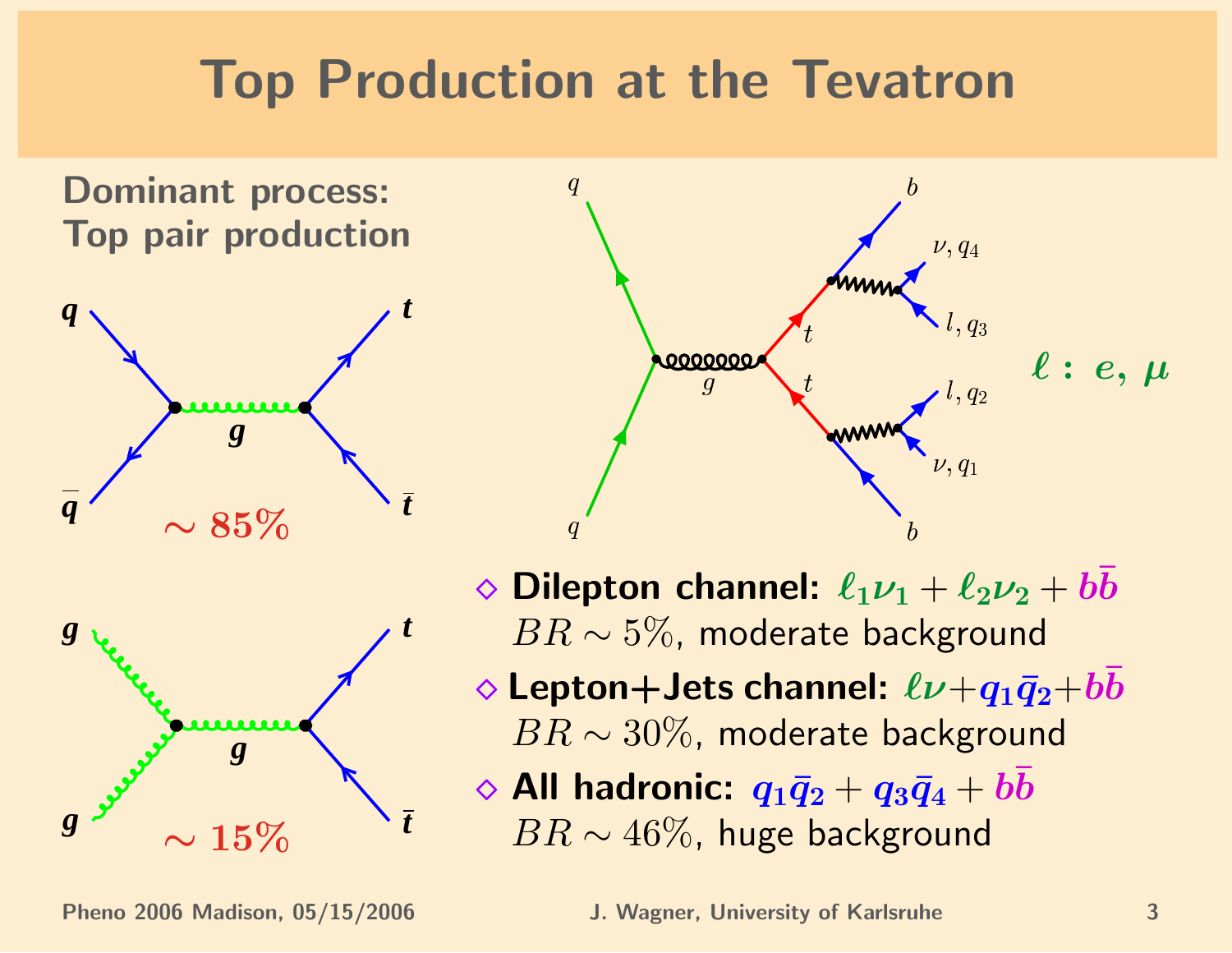### W Helicity in Top Decays



 $Right$ -handed:  $F_+ = 0$  (SM)



Pheno 2006 Madison, 05/15/2006 J. Wagner, University of Karlsruhe 4

 $$ Left-handed:  $F_- = 0.3$  (SM)



 $\delta \tau_t < \tau_{QCD}$ : spin information of t quark preserved

 $\Diamond$  Study of V-A structure of weak interaction:

 $\ket{F_+}=$  $0.3 \cdot f_{V+A}$  $(F_0 = 0.7)$  $V-A: F_0 = 0.7, F_- = 0.3$  $V+A: F_0 = 0.7, F_+ = 0.3$ SM:  $f_{V-A} = 1$ ,  $f_{V+A} = 0$ 

#### Deviations from SM values would indicate new physics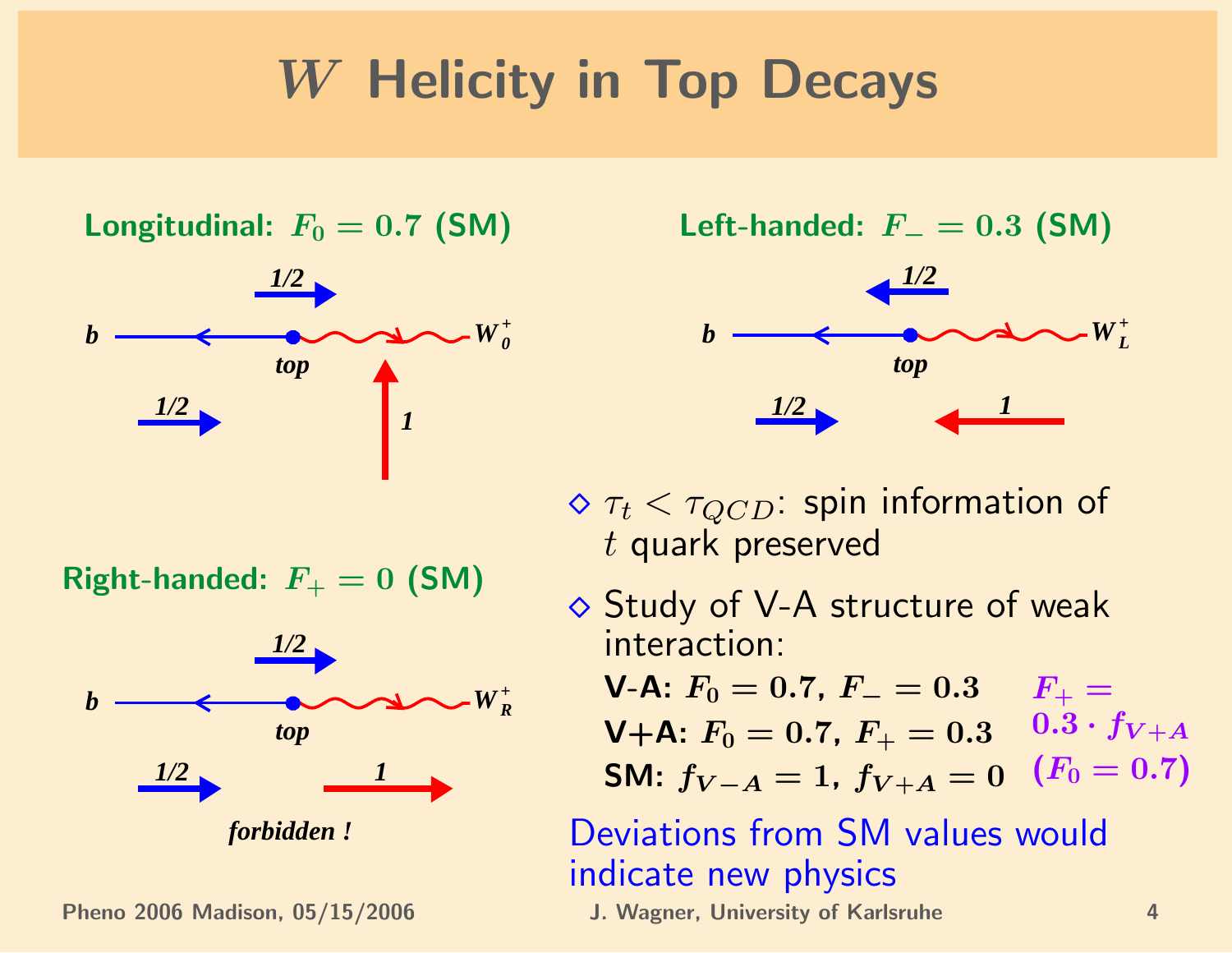#### W Helicity angle  $\theta$ ∗

```
Look at decay t \to bW^+ \to b \ell^+ \nu\nu: always left-handed (m_{\nu}=0)\Rightarrow \ell^+: always right-handed
```
 $\theta^*$ :  $\angle$   $\ell$   $(e, \mu)$  in  $W$  rest frame with respect to neg. direction of  $t$  in  $W$  rest : frame

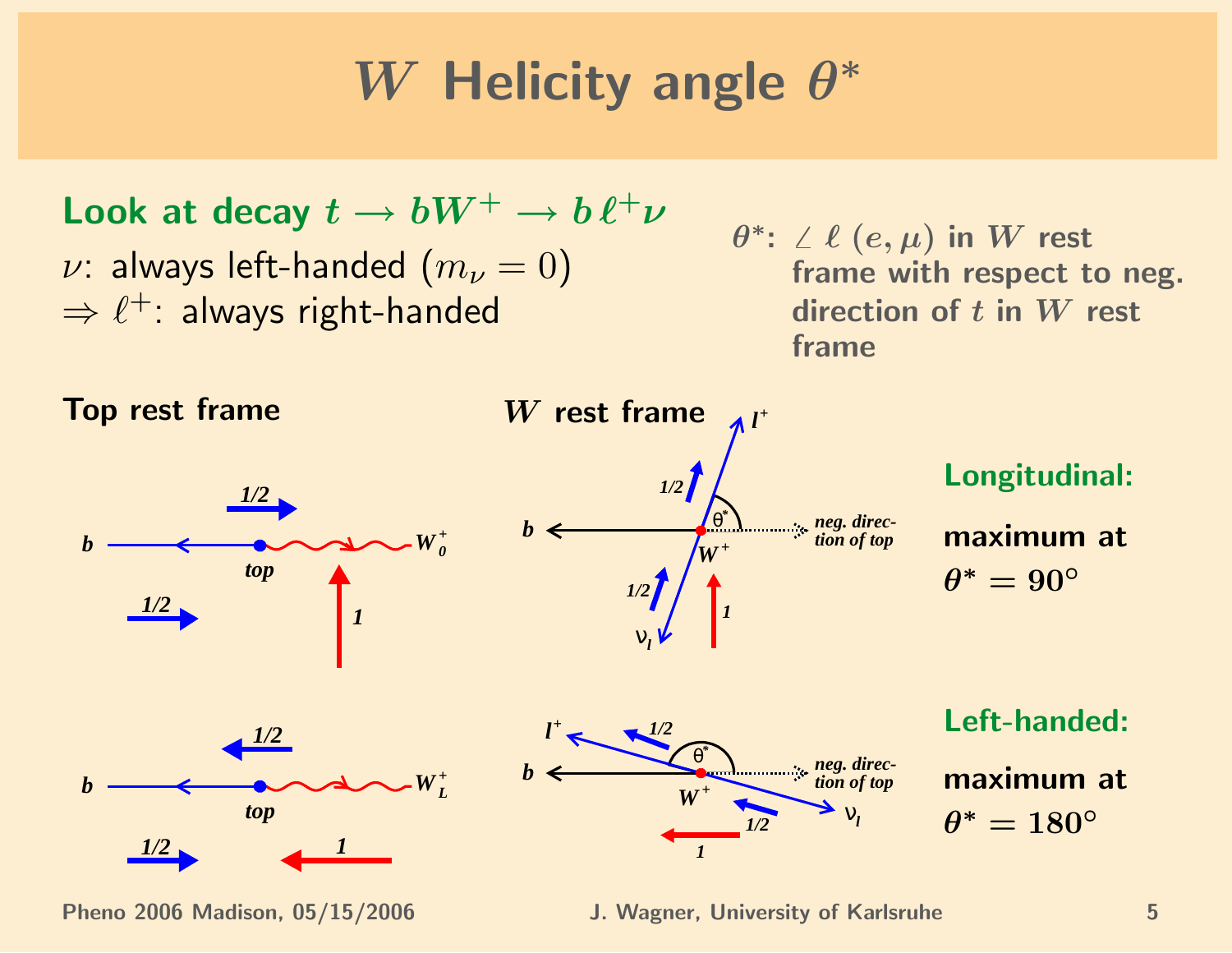# $\cos\theta^*$  Distr. for Different  $W$  Helicities

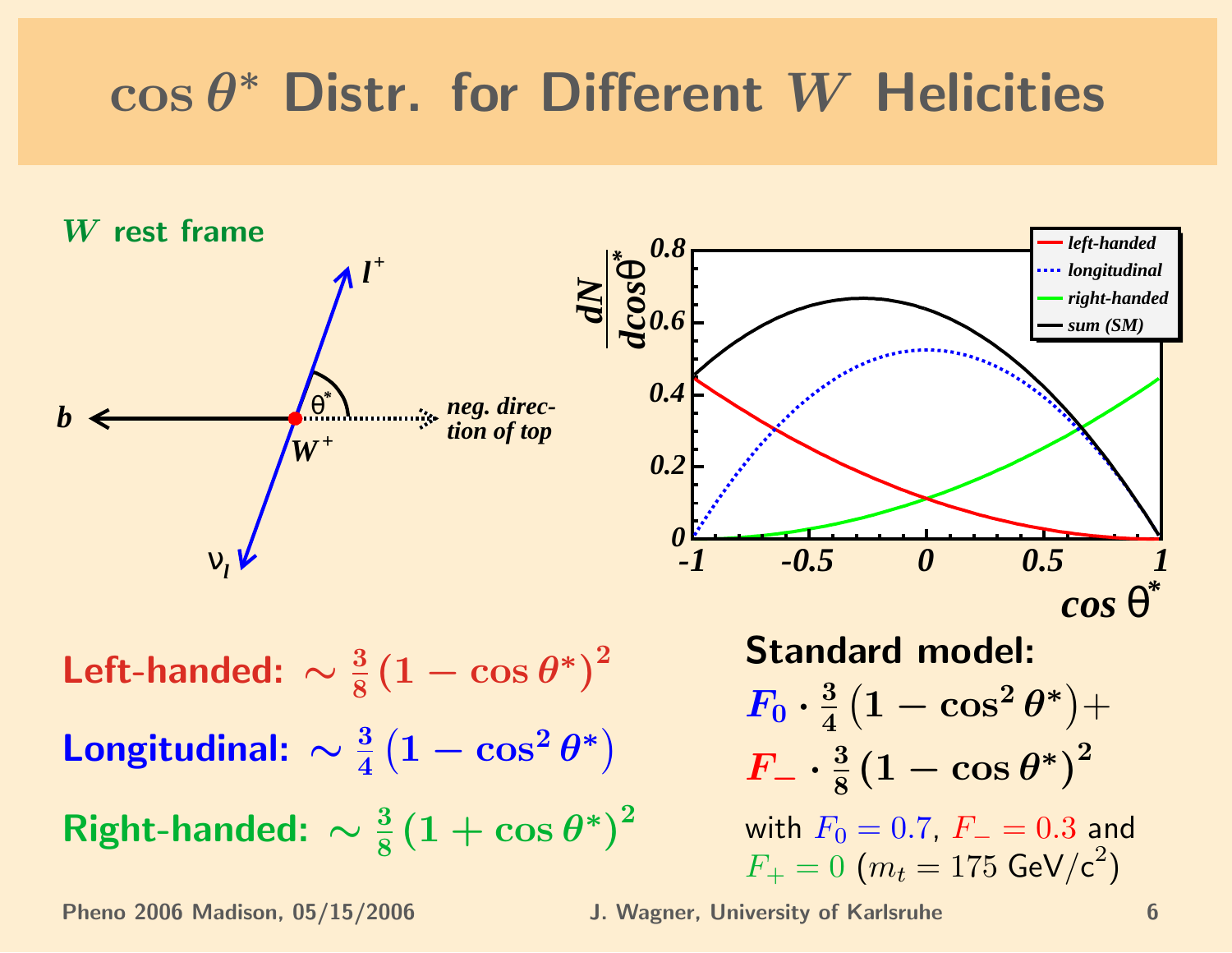### Sensitive Variables

#### Transverse momentum:  $p_{\tau}^{\ell}$ T

 $\diamond$  No ambiguities **◇ Applicable for Dilepton** and Lepton+Jets channel

#### Invariant mass:  $M^2_{\ell b}$

- **◇ Applicable for Dilepton** and Lepton+Jets channel
- $\diamond$  Use  $\ell$  and  $b$ -jet four-vectors
- Good separation power

#### Decay angle:  $\cos \theta^*$

- $\Diamond$  Applicable for Lepton+Jets
- $\Diamond$  Use t, W and  $\ell$  four-vectors
- $\Diamond$  Full rec. of  $t\bar{t}$  kinematics
- **◆ Good separation power**

Pheno 2006 Madison, 05/15/2006 J. Wagner, University of Karlsruhe 7



 $\overline{f}$ Run I:  $p_{\pmb{\eta}}^{\pmb{\ell}}$  $_{T}^{\ell},\,M_{lb}^2$ Early Run II:  $p_{7}^{\ell}$  $_{T}^{\ell},\,M_{\ell b}^{2}$ New Run II results:  $\cos\theta^*$ ,  $M_{\ell b}^2$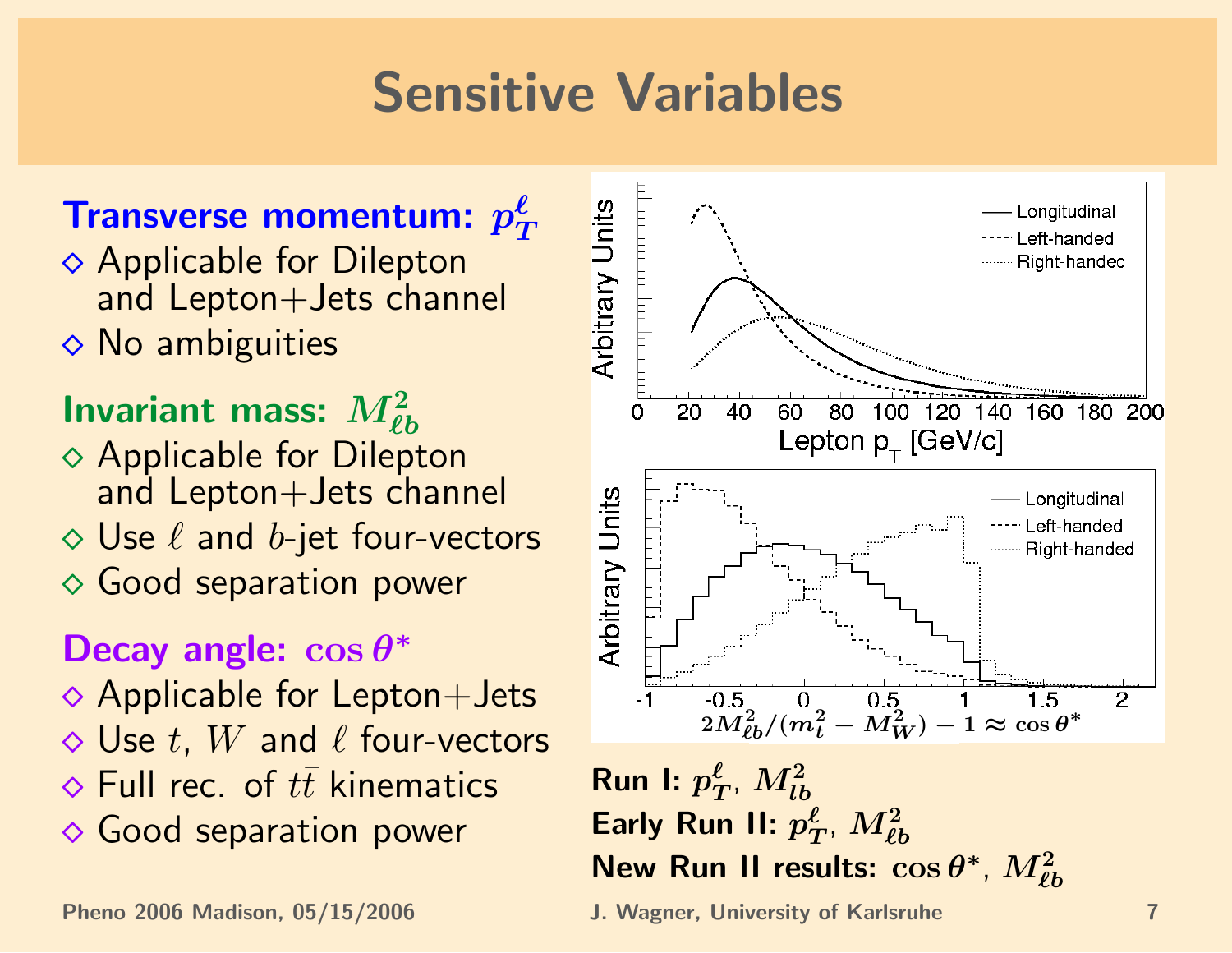### Overview of W Helicity Analyses at CDF

| Period                                                             | Sensitive<br>variable   | Meas. | Decay<br>quantity channel                                                              | $N_{jets}$ | $\mathcal{L}[pb^{-1}]$                                               |
|--------------------------------------------------------------------|-------------------------|-------|----------------------------------------------------------------------------------------|------------|----------------------------------------------------------------------|
| Run I                                                              | $p_T^{\ell}$            |       | $F_0, F_+$ Lepton+Jets $\geq 3$                                                        |            | <b>106</b>                                                           |
|                                                                    |                         |       | Dilepton $\geq 2$                                                                      |            | <b>106</b>                                                           |
|                                                                    | $M_{\ell b}^2$          |       | $f_{V+A}$ Lepton+Jets $\geq 3$                                                         |            | 109                                                                  |
|                                                                    |                         |       | Dilepton $>2$                                                                          |            | 109                                                                  |
|                                                                    |                         |       |                                                                                        |            | Comb.: $F_+ = -0.02 \pm 0.11$ ; $p_T^{\ell}$ : $F_0 = 0.91 \pm 0.39$ |
| Early                                                              | $p_T^{\ell}$            |       | $F_0, F_+$ Lepton+Jets $\geq 3$                                                        |            | <b>162</b>                                                           |
| Run II                                                             |                         |       | Dilepton $\geq 2$                                                                      |            | 193                                                                  |
|                                                                    | $\approx \cos \theta^*$ |       | $\left  \frac{2M_{\ell b}^2}{m_t^2 - M_W^2} - 1 \right  F_0, F_+$ Lepton+Jets $\geq 3$ |            | <b>162</b>                                                           |
| Comb.: $F_0 = 0.74^{+0.22}_{-0.34}$ , $F_+ = 0.00^{+0.20}_{-0.19}$ |                         |       |                                                                                        |            |                                                                      |
| Run II                                                             | $\cos\theta^*$          |       | $F_0, F_+$ Lepton+Jets $\geq 4$                                                        |            | 320                                                                  |
| (new)                                                              | $M_{\ell\bm{b}}^2$      |       | $f_{V+A}$ Lepton+Jets $\geq 3$                                                         |            | 695                                                                  |
|                                                                    |                         |       | Dilepton $>2$                                                                          |            | 750                                                                  |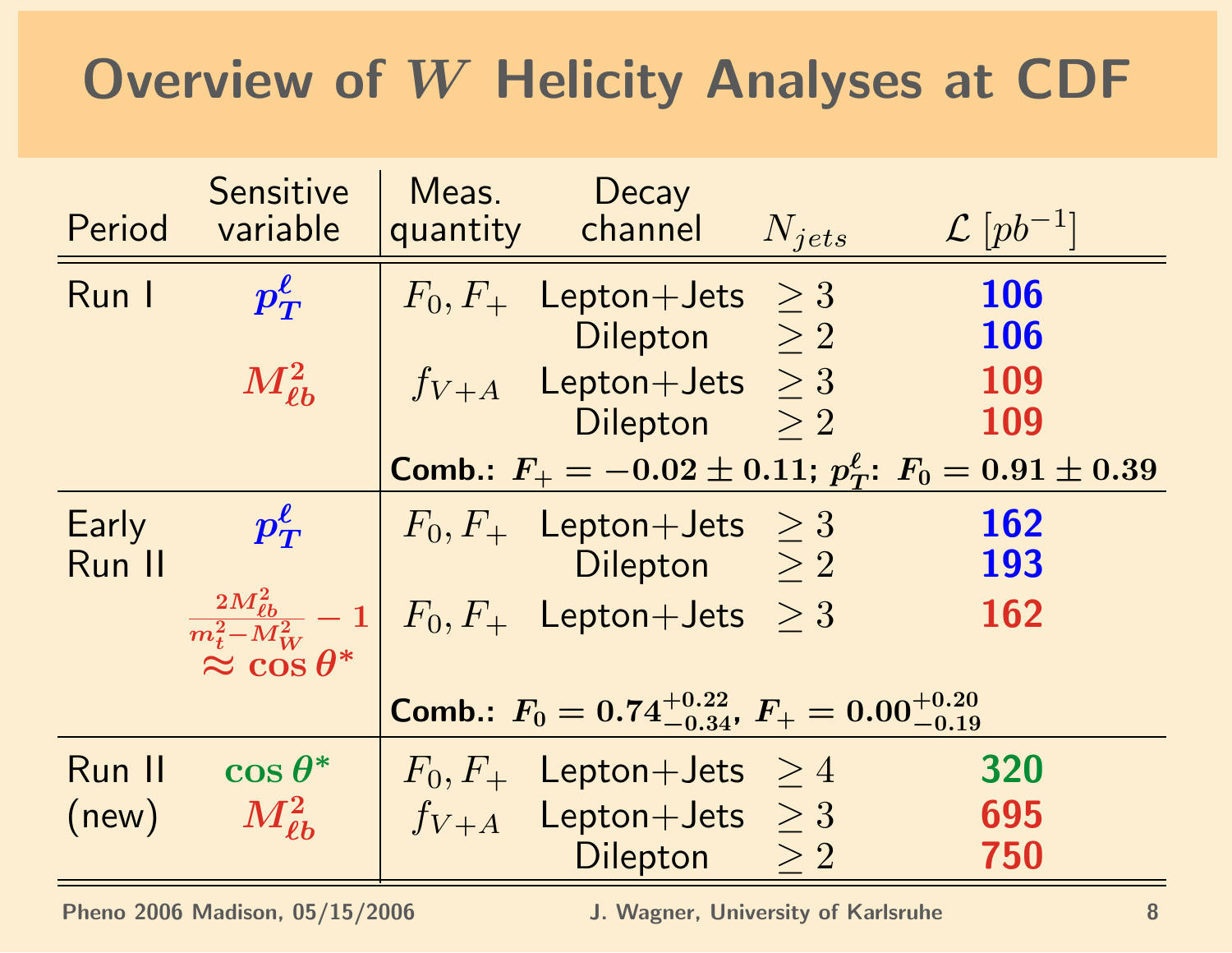### Event Selection





 $\Diamond~p_{T}^{\ell} > 20$  GeV/ $c,~\not \hspace{-1.2mm} E_{T}~>20$  GeV  $\Diamond N_{\text{jets}} \geq 3$  or 4 with  $E_T > 15$  GeV and  $|\eta| < 2.0$  $\diamond$  > 1 jets tagged as b-jet

 $\Diamond~p_{T}^{\ell_{1,2}} > 20$  GeV/ $c,~\not \hspace{-1.2mm} E_{T}~> 25$  GeV **◇ Opposite charged leptons**  $\Diamond N_{\text{jets}} \geq 2 \ (E_T > 15 \text{ GeV}, \ |\eta| < 2.5)$  $\phi$   $H_T > 200$  GeV (tot. trans. energy)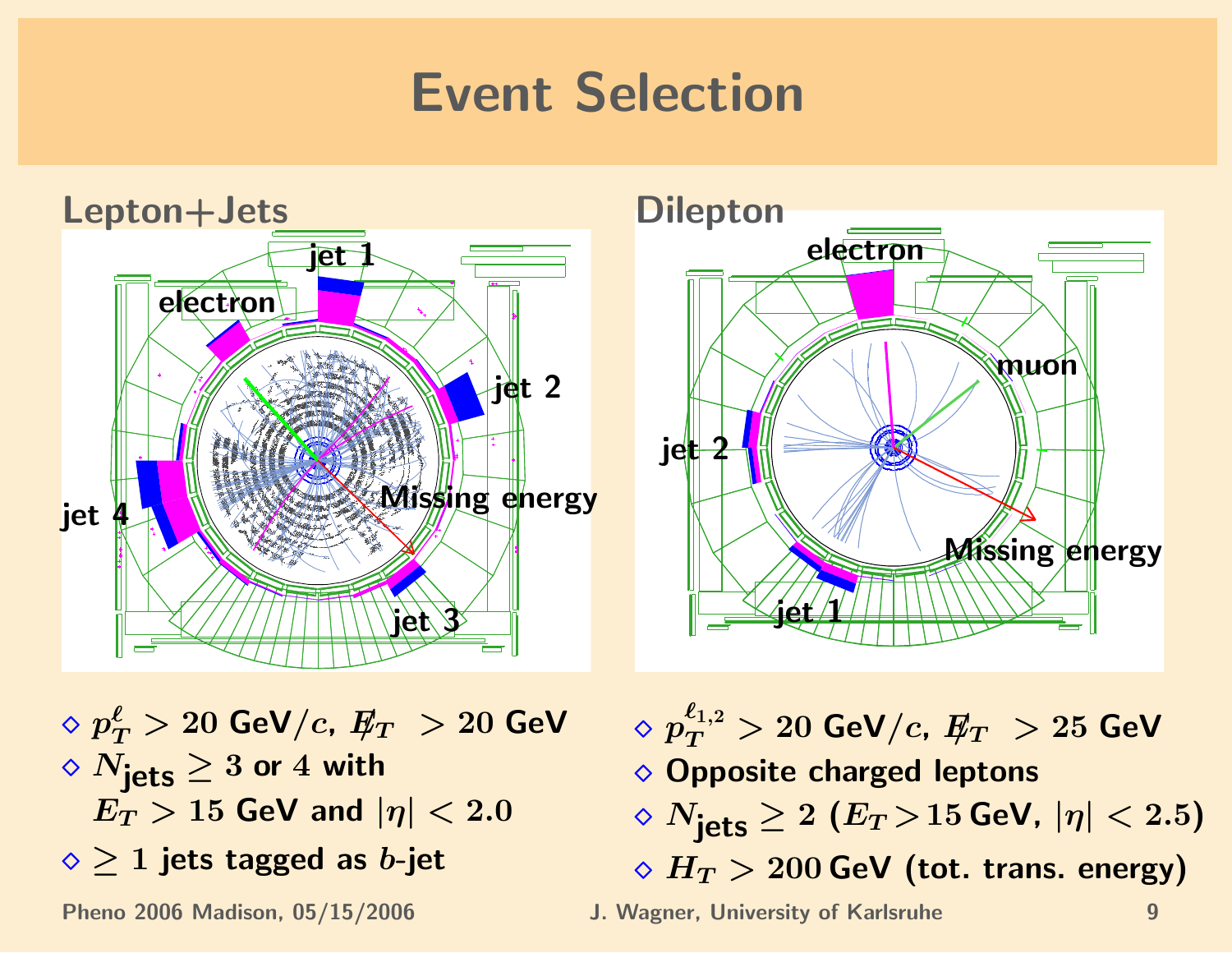### Background Estimates



- **◇ Di-boson, single top are extracted** from Monte Carlo's
- ◇ Mistags, QCD-BG estimated from data,  $W +$  jets from data & MC Pheno 2006 Madison, 05/15/2006 J. Wagner, University of Karlsruhe 10



 $\Diamond$  MC:  $WW$ ,  $WZ$ ,  $Z \rightarrow \tau \tau$  (DY)  $\Diamond Z \rightarrow ee, \mu\mu$  (DY), fake leptons  $(W + jets)$  estimated from data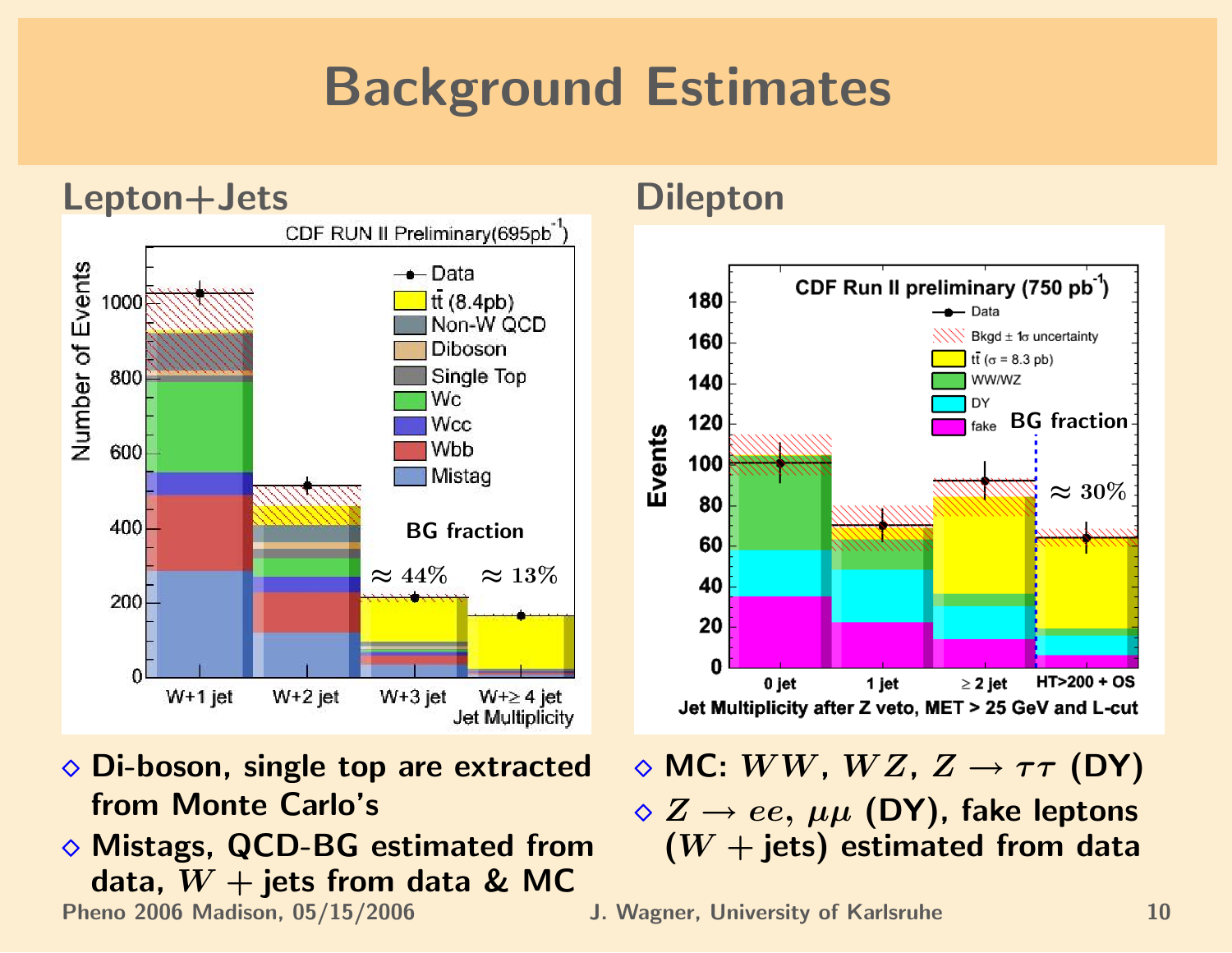#### New Method: cos θ ∗



- $\Diamond$  Selection criteria of best possible combination:
	- $\Diamond$  Choose always smaller  $|p_{z,\nu}|$  solution
	- $\Diamond$  Constraints on  $m_{W\rightarrow jj}$  and  $m_{t\rightarrow b\ell\nu} m_{t\rightarrow bjj}$
	- $\Diamond b$  likeness of b-jet candidates
	- $\diamond$  Constraint on the sum of the rec.  $E_T$  of top quarks (should be equal to  $E_T$  of event in LO)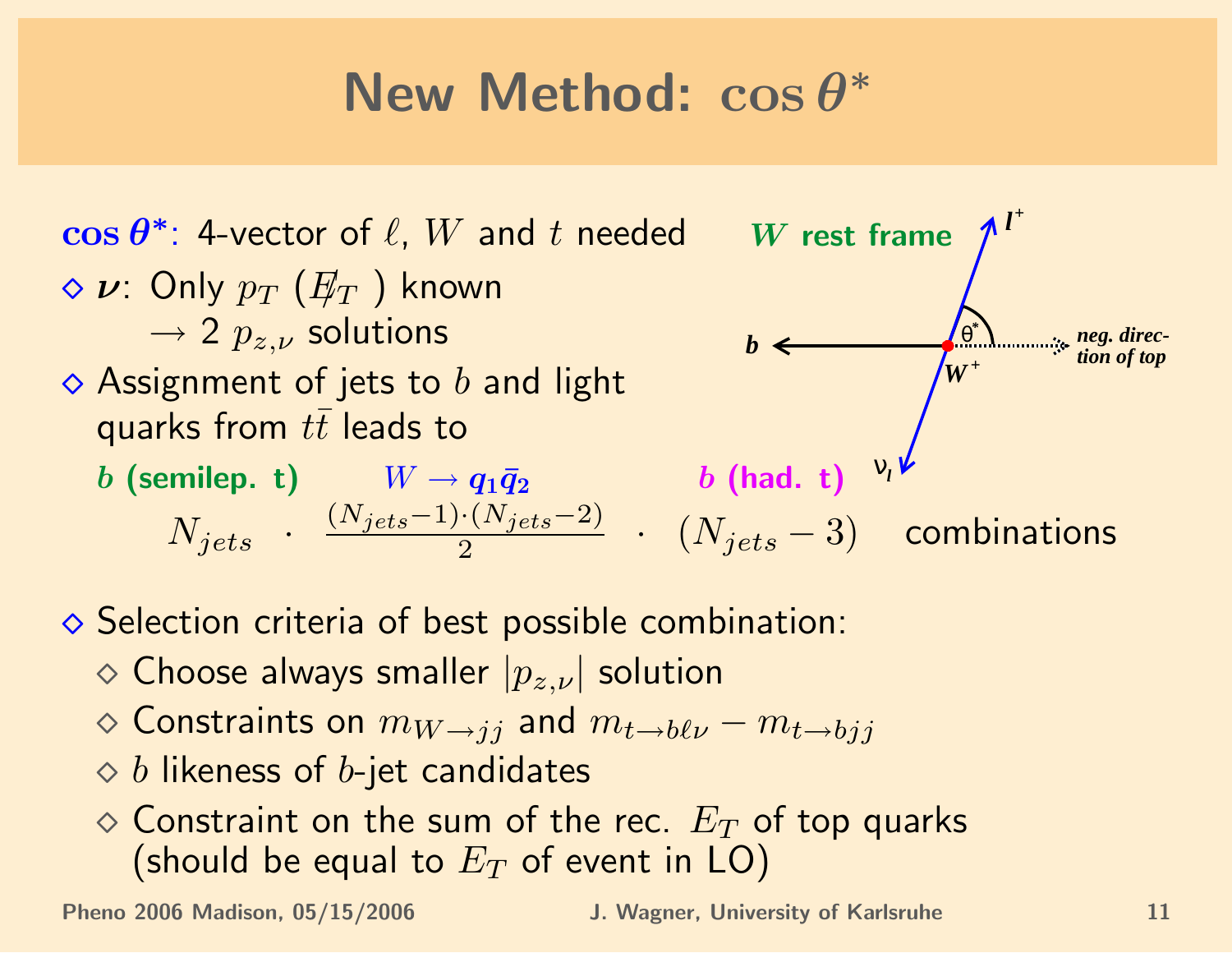# cos θ <sup>∗</sup> Method - Result



#### Signal template:

Calculated from theoretical distr. and corrected for detector effects using MC

#### Fit:

1 free parameter:  $F_0$  or  $F_{+}$ , other parameter fixed to SM value



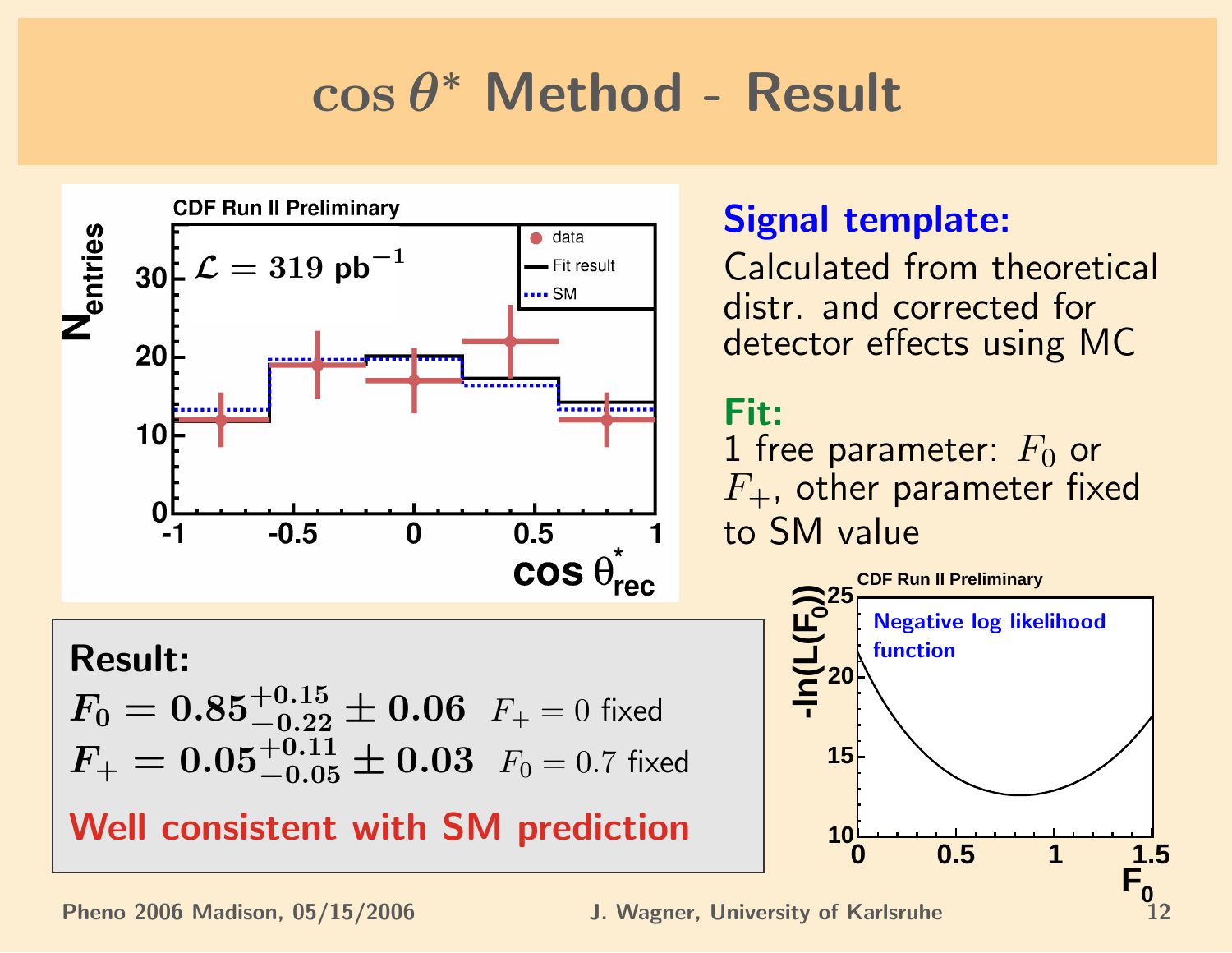# New  $M_{lb}^2$  Analysis with  $700$  pb $^{-1}$



Pheno 2006 Madison, 05/15/2006 J. Wagner, University of Karlsruhe 13

#### Signal templates:

Extracted from Monte Carlo (ALPGEN,  $f_{V-A}$  /  $f_{V+A}$  switch)

### Data samples:

Lepton+Jets:

1 b-tag: 1 hyp.  $\rightarrow$  1D histogram 2 b-tags: 2 hyp.  $\rightarrow$  2D histogram **Dileptons:** 4 hyp.  $\rightarrow$  2 solutions in 2D histogram

Combined result:  $f_{V+A} = -0.06 \pm 0.24$  $f_{V+A} < 0.29 \text{ @ } 95 \text{ C.L.}$ 

 $F_+ = -0.02 \pm 0.08$  with  $F_0 = 0.7$ 

Well consistent with SM